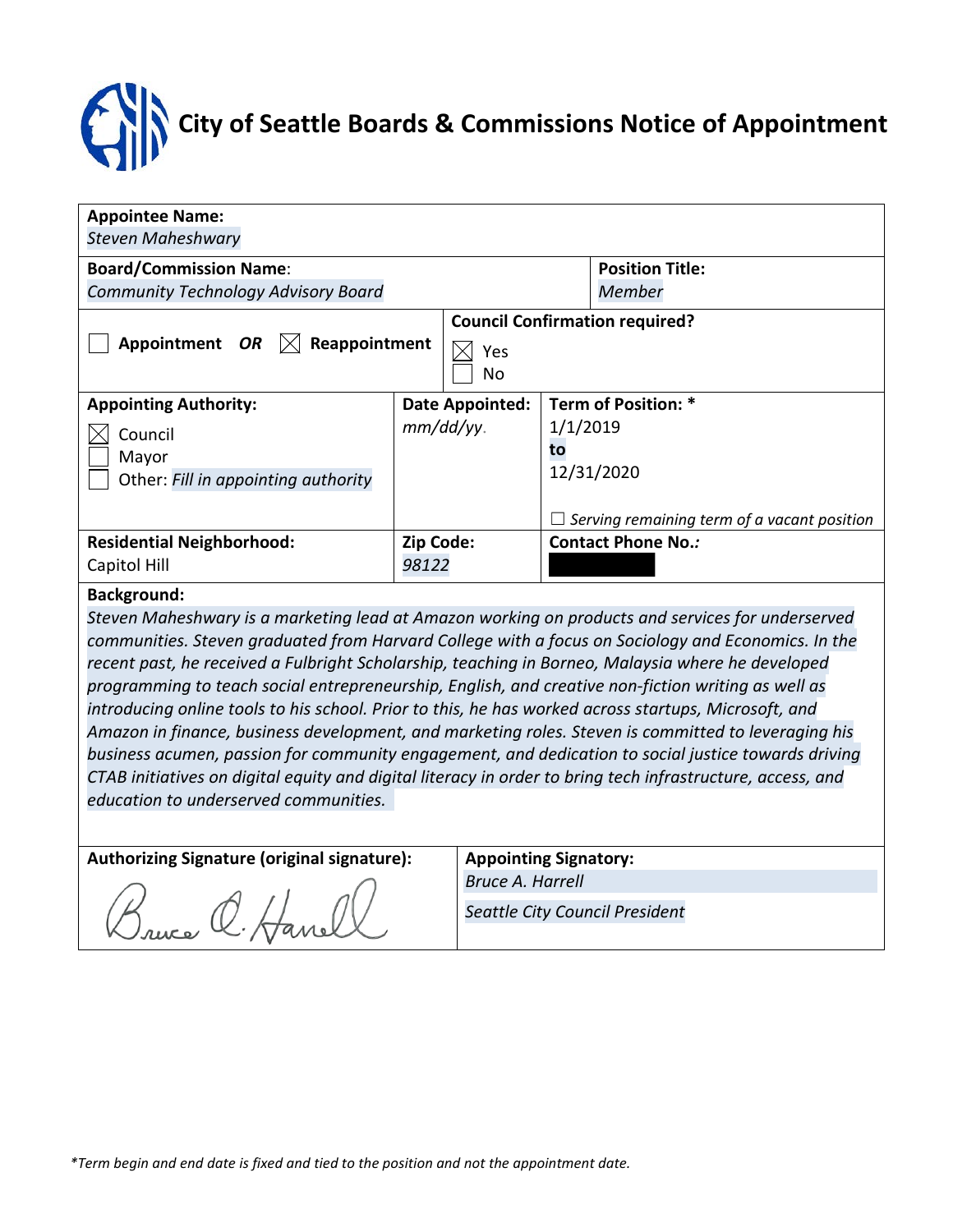

#### **Contact**

#### **Education**

Harvard College A.B. in Sociology, Economics

#### **Select Leadership Experiences**

- Appointed by Mayor to serve on the Seattle Community Technology Advisory Board. Elected to chair the board and oversee 11 appointees and 3 subcommittees
- Founded a language learning startup called NaviTOUR in 2010 and managed a team of 9. Won the Harvard i3 Innovation Challenge and leadership in enterprise award

#### **Recent Accolades**

- Jan 2019 Joined Bellwether Housing Advisory Committee to advise on crowdfunding for affordable housing
- Aug 2018 Joined Board of Directors for DemocracyLab and advise on civic tech projects in Seattle
- May 2017 Keynote speaker, Harvard Thinks Big
- May 2017 Ignite Seattle speaker to crowd of 800+
- Mar 2017 Keynote speaker, Professionals in Workers Compensation
- Jan 2017 Joined Associate Board of BUILD NYC

#### **Skills**

partner marketing • business development • product management • UX design • digital marketing • data analysis

#### **Interests**

community engagement • mentorship • public speaking • travel • creative writing

#### **Chair, Community Technology Advisory Board**

• Appointed by the Mayor to make recommendations to Mayor and City Council on issues of community/national/policy interest relating to information and technology, and was elected to chair the board

**Professional Experience**

- Presented to the Office of Community Planning and Development and private sector executives on a series of technological indicators to measure economic mobility, displacement, and social equity
- Host monthly meetings and panel discussions with the public, featuring Mayors, C-level speakers from nonprofits, Governor's policy advisors, and executives from Fortune 100 tech companies to discuss topics such as A.I, automation, effective public private partnerships, making tech products and services more accessible. Coverage via Seattle Channel and earned media
- Partnered with, reviewed, and funded local community-based organizations through the Technology Matching Fund which funds digital equity needs such as technology, teachers, broadband access, and more

#### Amazon *(promoted twice)* Seattle, WA | Mar 2014 – Jan 2016, Mar 2017 – Present **Head of Marketing, Underserved Populations & Special Projects**

### • Led the marketing launch to enable Amazon to accept SNAP EBT food stamps for online grocery purchases and delivery

- **Senior Product Marketing Manager, Home Services**
- Led branding and online launch o[f Amazon Smart Communities](http://www.amazon.com/experience) (ASC) which generated 650+ news stories, 1B+ PR impressions, and was featured on *Good Morning America*
- Increased traffic +113.8% to goal, decreased page abandonment rate +3352 bps through targeted ads and page redesign
- Led product management for expansion of ASC program into a scalable real estate listing platform, managing engineering, business development, legal, and marketing workstreams to support multi-million dollar partnerships
- Developed go-to-market strategy for initial ASC launch, including messaging, customer targeting, field training, outlining technical support needed for the PM roadmap, and planning/launching integrated digital marketing campaigns
- Oversaw in-home customer experience for select Amazon Smart Communities designed for press and partner visits

#### **Partner Marketing Manager, Prime Video**

- Owned the Prime Video affiliate marketing channel, the largest affiliate marketing channel at Amazon
- Optimized affiliate fees and UX, driving streaming engagement +454 bps and Prime signups +94% for new affiliates
- Led Prime Video partnerships with Geico, Infiniti, and McDonald's to drive 24M+ impressions to Prime Video
- Partnered with JetBlue and launched a Prime Video pop-up lounge in JFK airport, an experiential event that drove 1.5-2M impressions during the holiday period 2017 holiday period
- Launched native advertising, paid social, and search engine marketing campaigns targeting new customer acquisition

#### **Marketing Manager, Home Services**

- Led on-site marketing strategy and execution for Home Services, a marketplace for hiring service professionals
- Proposed and led launch of homepage with PM and engineering teams,, increasing user engagement +37% per day
- Led marketing strategy for launch of Certified Refurbished on Amazon, leading to +300% improvement in gross margin sales; offered worldwide lead marketing role for the category
- Launched Home Services mobile deals and site experience, driving page view traffic +1752% to plan and sales +752% to plan **Brand Specialist, Movies & TV**
- Amazon liaison to Warner Bros. and managed online marketing, pricing, and inventory for the industry's largest movie studio, facilitating \$250M in annualized revenue. Increased market share and outpaced industry growth by +570 bps
- Sent 30M customers with high value email and on-site life cycle marketing programs, winning most innovative and highest revenues email campaign awards. Increased conversion by +175 bps and email revenue by +65%
- Won "Jedi Award" for negotiating >\$1M in funding for product promotions, increasing profitability +67.5% YoY
- Led holiday promotions strategy and trained team to execute 204 lightning deals through Black Friday weekend with a historic zero error rate

## **Fulbright Scholarship, Malaysia**

- Received scholarship to teach social entrepreneurship and English. Taught 22 classes for remedial to advanced English to students aged 13-19, and created first social entrepreneurship programming for school. Coached students to develop a mobile app and to develop a business plan to create local centers for teens to discuss mental health issues
- Self-published an anthology of student writings reaching #20 on Amazon's bestsellers with letters with 11,000+ copies printed for distribution across libraries in Malaysia. Organized press interviews on national TV, radio, and print news
- Selected by U.S. Embassy present entrepreneurship curriculum at national conference to over 200 educators

#### Microsoft Redmond, WA | Nov 2012 – Mar 2014

# **Senior Financial Analyst, Device Market Intelligence**

- Considered company-wide subject matter expert on business and consumer PC sales trends, and created market analysis that was presented to CFO of Microsoft, Amy Hood, for her quarterly earnings calls
- Delivered monthly presentations on PC consumption trends to the Windows PC leadership and manufacturing partners
- Modeled and published datasets on consumer and enterprise PC and tablet sales and install. Provided data-driven analyses which impacted small business marketing investments in Latin America, informed Office strategy for installing on existing PCs, and estimated market opportunity for premium Windows licenses in academic and government sectors
- Drove model forecasting accuracy by establishing new processes to gather data from 39 sales teams in global markets

#### U.S. Department of State Sabah, Malaysia | Jan 2016 – Nov 2016